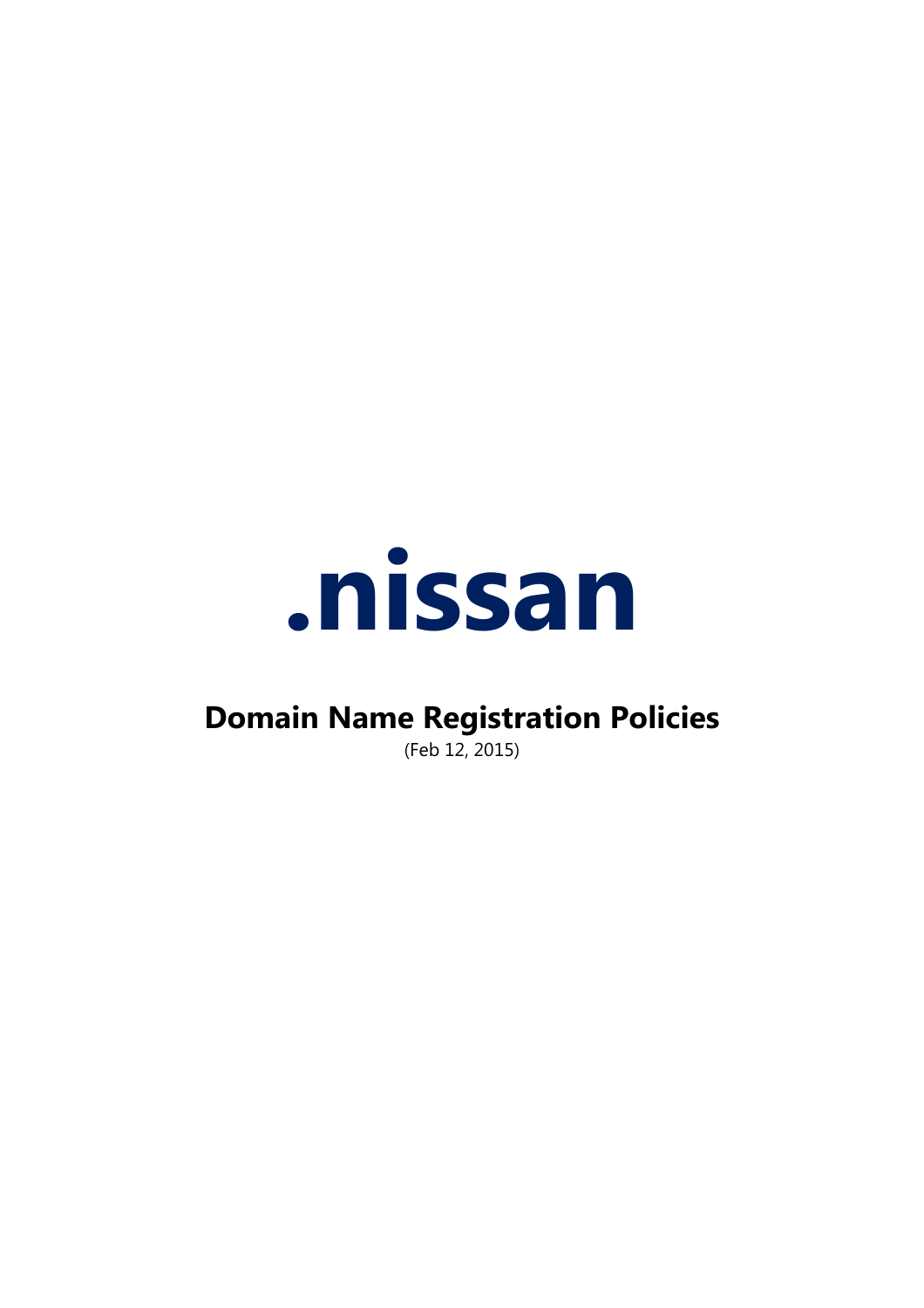# **Contents**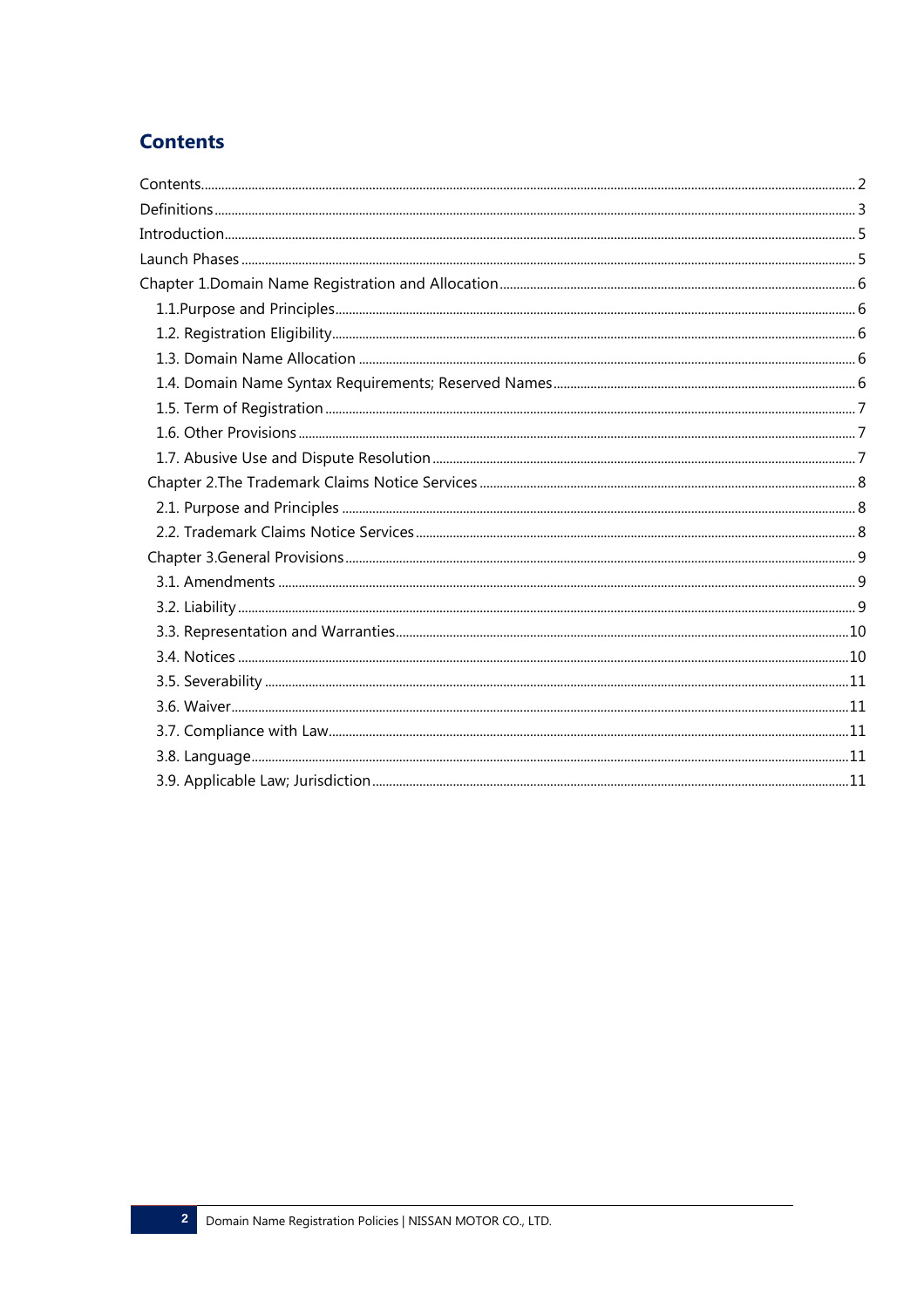# **Definitions**

| <b>Accredited Registrar</b> | means an ICANN accredited registrar that has entered into an<br>agreement ("the Registry-Registrar Agreement") with the Registry<br>Operator and is authorized to register names in the .nissan TLD.                                                                                                                                                                                                                                                                                                                                                                                                            |  |
|-----------------------------|-----------------------------------------------------------------------------------------------------------------------------------------------------------------------------------------------------------------------------------------------------------------------------------------------------------------------------------------------------------------------------------------------------------------------------------------------------------------------------------------------------------------------------------------------------------------------------------------------------------------|--|
| <b>Affiliate</b>            | means an entity that, directly or indirectly, through one or more<br>intermediaries, or in combination with one or more other persons or<br>entities, controls, is controlled by, or is under common control with,<br>the entity specified, and (ii) "control" (including the terms "controlled<br>by" and "under common control with" means the possession, directly<br>or indirectly, of the power to direct or cause the direction of the<br>management or policies of an entity, whether through the ownership<br>of securities, as a trustee or executor, by contract, credit arrangement<br>or otherwise; |  |
| <b>Applicant</b>            | means an eligible company or organization that applies to register<br>a .nissan domain name via a dedicated account held with an<br>accredited registrar;                                                                                                                                                                                                                                                                                                                                                                                                                                                       |  |
| <b>Dedicated Account</b>    | means an account held with a registrar and pre-verified by the<br>registry that is required in order to register a domain name during all<br>registration phases.                                                                                                                                                                                                                                                                                                                                                                                                                                               |  |
| <b>Domain Name</b>          | means a name at the second level within the .nissan TLD.                                                                                                                                                                                                                                                                                                                                                                                                                                                                                                                                                        |  |
| <b>ICANN</b>                | means the Internet Corporation for Assigned Names and Numbers.                                                                                                                                                                                                                                                                                                                                                                                                                                                                                                                                                  |  |
| <b>IDN</b>                  | means Internationalized Domain Name.                                                                                                                                                                                                                                                                                                                                                                                                                                                                                                                                                                            |  |
| <b>Policies</b>             | means these .nissan Domain Name Registration Policies, the<br>Acceptable Use and Anti-abuse Policy, IDN Policy, and WHOIS Access<br>Policy and any other policy pertaining to the operation of .nissan<br>including all annexes and any interpretative guidelines published by<br>the Registry in relation to these policies, as may be amended from<br>time to time.                                                                                                                                                                                                                                           |  |
| <b>Registrant</b>           | means the entity in whose name a Domain Name is registered, who is<br>the Registry or an affiliate of the Registry.                                                                                                                                                                                                                                                                                                                                                                                                                                                                                             |  |
| <b>Registry</b>             | means NISSAN MOTOR CO., LTD.                                                                                                                                                                                                                                                                                                                                                                                                                                                                                                                                                                                    |  |
| <b>TLD</b>                  | means Top-Level Domain                                                                                                                                                                                                                                                                                                                                                                                                                                                                                                                                                                                          |  |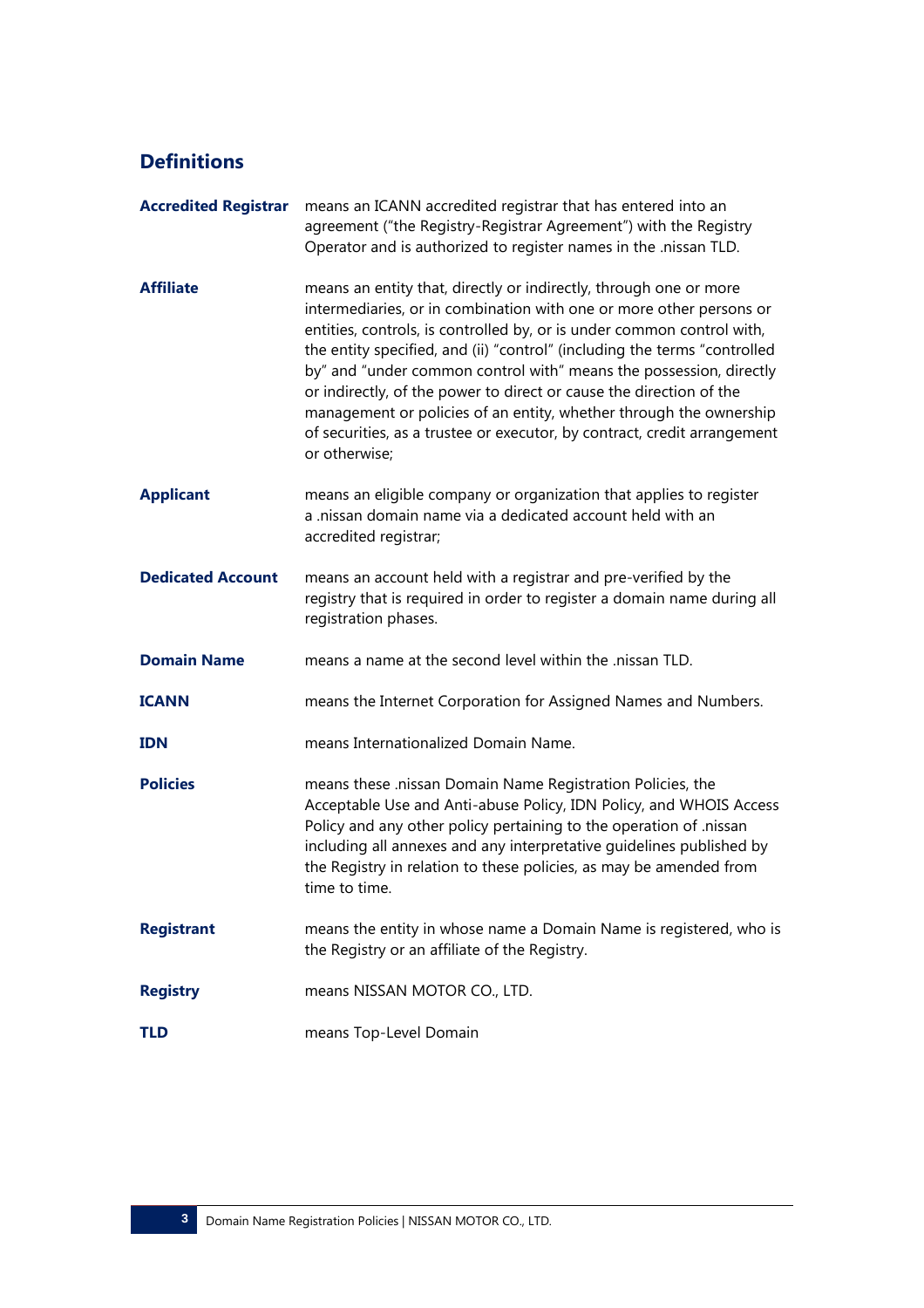| <b>Trademark Claims</b><br><b>Notice Service</b> | one of the trademark rights protection mechanisms introduced by<br>ICANN to support the protection of trademark rights during the<br>launch phases of new gTLDs. The Trademark Claims Notice Service<br>will be in effect for the first 90 days after launch. During this time (i)<br>potential registrants will receive real-time notification when<br>attempting to register a name that corresponds to a trademark<br>registered in the Trademark Clearinghouse, and (ii) Trademark holders<br>will be notified when a name corresponding to their trademark is<br>registered. |
|--------------------------------------------------|-----------------------------------------------------------------------------------------------------------------------------------------------------------------------------------------------------------------------------------------------------------------------------------------------------------------------------------------------------------------------------------------------------------------------------------------------------------------------------------------------------------------------------------------------------------------------------------|
| <b>Trademark</b><br><b>Clearinghouse</b>         | A repository of trademark data that supports the protection of<br>trademark rights in new gTLDs. The Trademark Clearinghouse<br>supports provision of the Trademark Claims Notice Service.                                                                                                                                                                                                                                                                                                                                                                                        |
| <b>UDRP</b>                                      | means the Uniform Dispute Resolution Policy as described<br>athttp://www.icann.org/dndr/udrp/policy.htm.                                                                                                                                                                                                                                                                                                                                                                                                                                                                          |
| <b>URS</b>                                       | means the Uniform Rapid Suspension (System) procedure and rules.                                                                                                                                                                                                                                                                                                                                                                                                                                                                                                                  |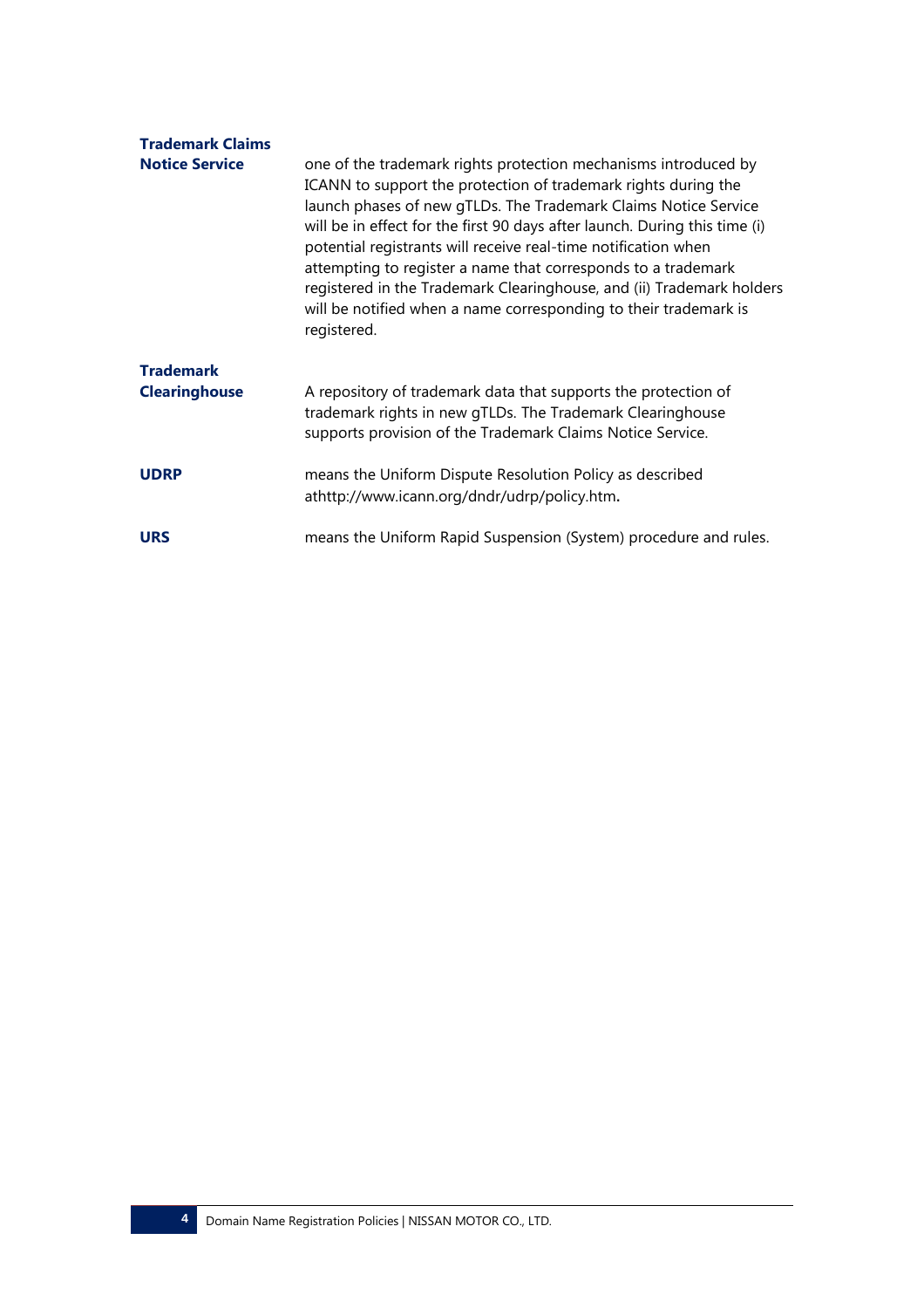# **Introduction**

This Policy describes:

- 1. how the Registry will deal with Domain Name Registration requests;
- 2. the way in which Applications will be processed; and
- 3. in general, all the technical and administrative measures that the Registry shall use to ensure proper, fair, technically stable administration of the .nissan TLD, setting out the basic rules and procedures applicable to:
	- Applicants submitting an Application with the Registry;
	- $-$  the Registry;
	- the Accredited Registrars;
	- the Trademark Clearinghouse Operator; and
	- any eligible entity interested in registering a Domain Name.

All other policies governing the operation of the .nissan TLD are available on the Registry Website.

| <b>Phase</b>                                              | Length                         | <b>Description</b>                                                                                                                                                                                                                                                                                                                                                            |
|-----------------------------------------------------------|--------------------------------|-------------------------------------------------------------------------------------------------------------------------------------------------------------------------------------------------------------------------------------------------------------------------------------------------------------------------------------------------------------------------------|
| Trademark<br>Claims Notice<br>Service (Phase<br>1)        | The first 90 days after launch | Period during which (i) the registrar is required to<br>provide notice to all potential Domain Name<br>Registrants who attempt to register a domain name<br>that matches a Trademark Record verified by the<br>Trademark Clearinghouse ("a Claims Notice") and (ii)<br>The Trademark Clearinghouse will provide Notice of<br>Registered Names ("NORNs") to trademark holder;. |
| Trademark<br><b>Claims Notice</b><br>Service (Phase<br>2) | Ongoing                        | During Phase 2, trademark holders will continue to<br>receive notification from the Trademark Clearinghouse<br>when a label matching their mark is registered, but<br>potential Registrants will no longer be notified by the<br>registrar when attempting to register a Domain Name<br>that matches a Trademark Record in the Trademark<br>Clearinghouse.                    |

# **Launch Phases**

\*The Registry reserves the right to revise or extend the schedule of any of the above launch phases at its sole discretion. However, the Trademark Claims Notice Services(Phase 1) will be in effect for at least the first 90 days of General Availability. The Registry will provide at least 10 calendar days notice of any changes via the Registry Website.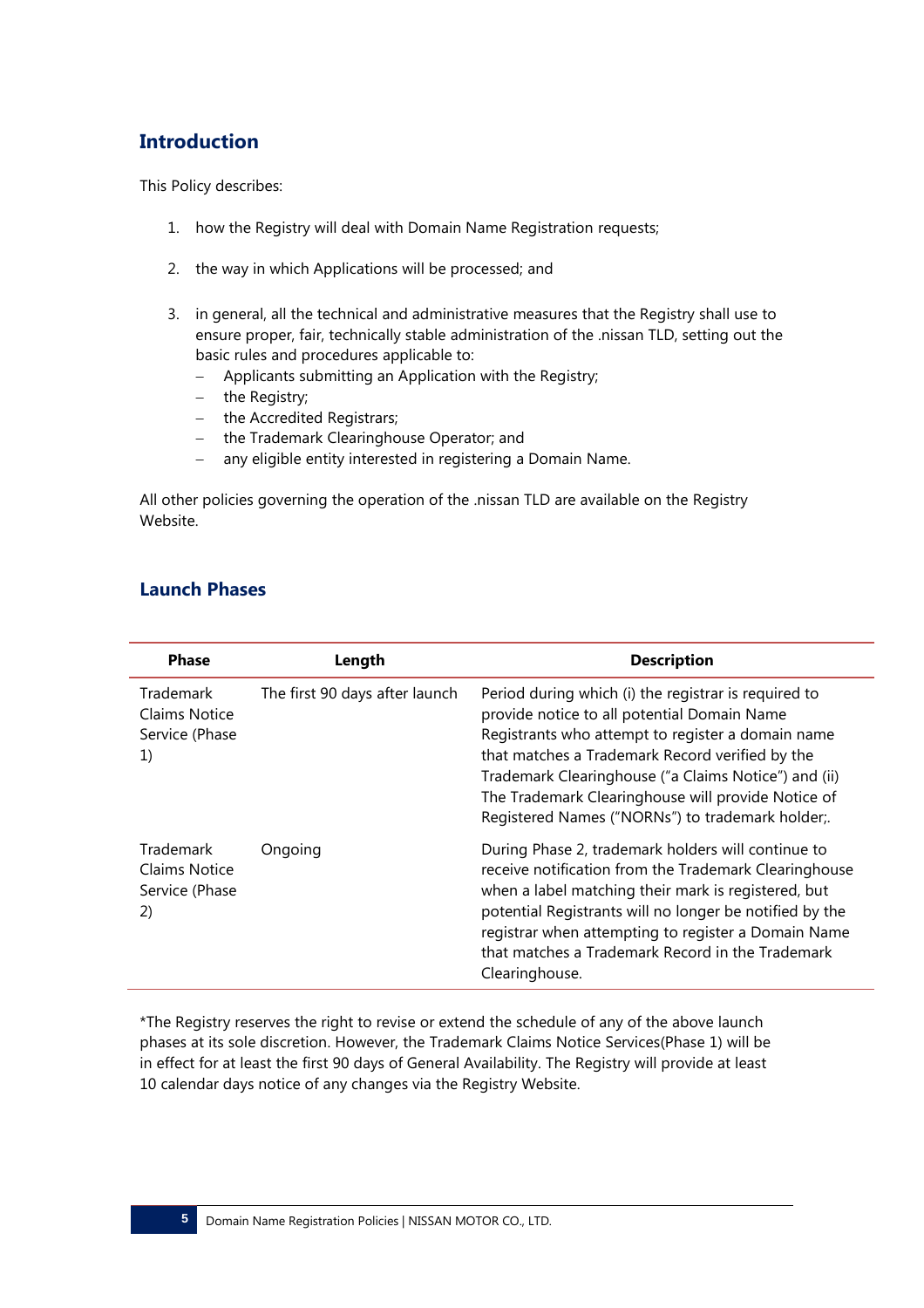# **Chapter 1. Domain Name Registration and Allocation**

# **1.1. Purpose and Principles**

The .nissan TLD is a domain for NISSAN MOTOR CO., LTD. and its affiliates. The purpose of .nissan is to reinforce the NISSAN brand on the Internet, provide a uniform online presence, and a trusted and secure namespace in which Internet users can interact with the company

# **1.2. Registration Eligibility**

1.2.1. Domain names in the .nissan TLD can only be registered to, and maintained by the Registry and its Affiliates. Only companies (the Registry and its affiliates) are permitted to become registrants. Individuals, including employees and board members of NISSAN MOTOR CO., LTD., are not eligible to register .nissan domain names.

1.2.2 In all phases of registration, registrants must create a dedicated .nissan account with a .nissan accredited registrar in order to apply for a domain name registration or to register a domain name. Access to the dedicated account is limited to authorized administrative contacts. Applications for dedicated accounts are subject to pre-verification conducted by the Registry and must be signed with the Applicant's company seal or signature of management staff

# **1.3. Domain Name Allocation**

With the exception of Domain Names that have already been registered or are otherwise withheld from registration, the Registry and its affiliates will be entitled to request the registration of any domain name via a .nissan accredited registry.

The Registry shall effectuate such Domain Name registrations on a first-come, first-served basis, subject to the terms and conditions of this policy. This entails that, in principle, the first complete and technically correct request to register a Domain Name submitted by an Accredited Registrar and received by the Registry System will result in a Domain Name registration.

# **1.4.Domain Name Syntax Requirements; Reserved Names**

## **Syntax Requirements for ASCII Domain Names**

- the A-label may only contain letters A-Z (case insensitive) the numbers 0-9, and hyphens;
- the Domain Name cannot begin or end with a hyphen  $("-")$ ;
- the Domain Name cannot have two consecutive hyphens ("--") in the 3rd and 4th positions;
- underline characters are not allowed;
- the Domain Name cannot exceed 63 characters (excluding the TLD);
- the Domain Name must have a minimum length of 3 characters.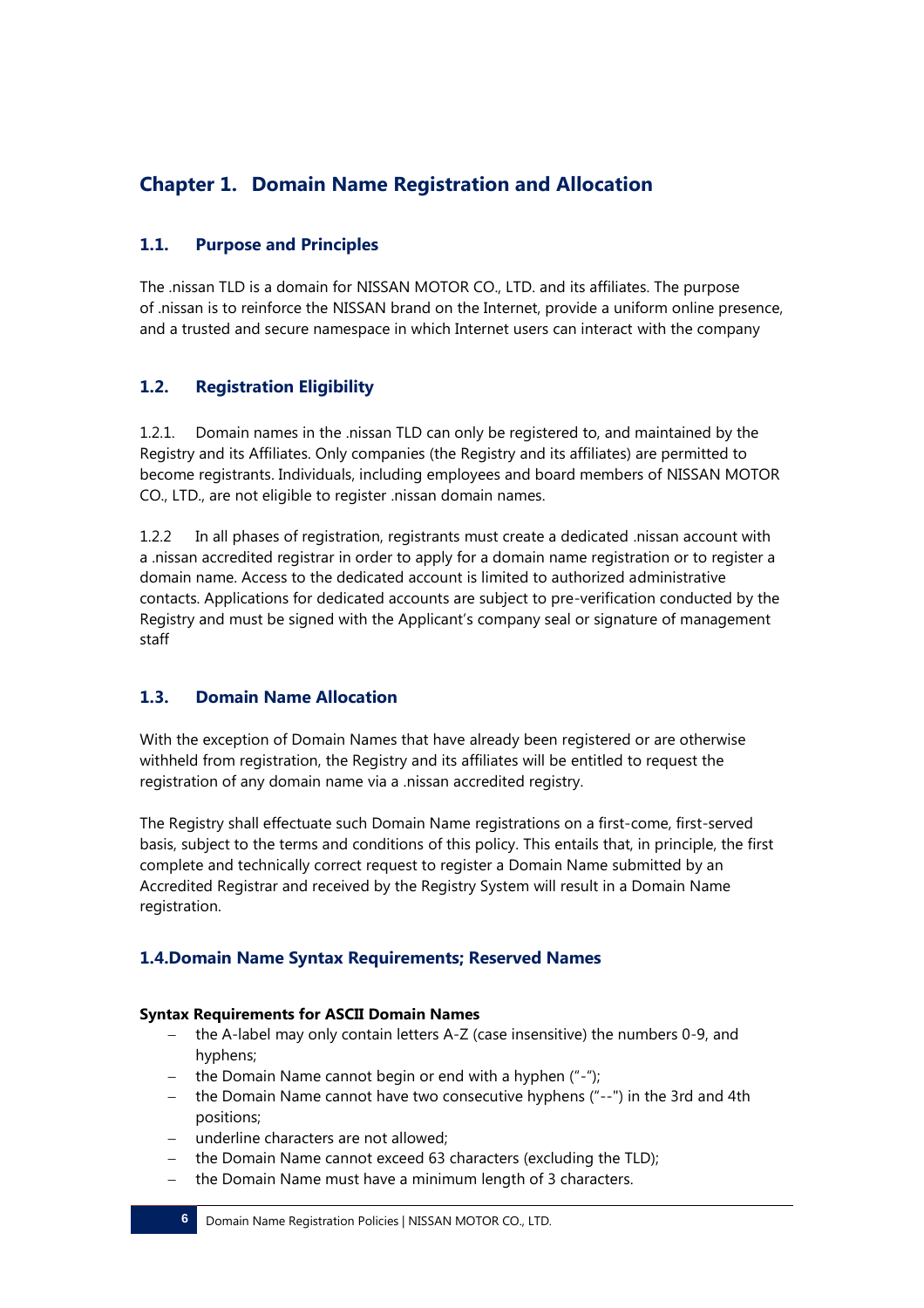#### **Syntax Requirements for IDN Domain Names**

- the "A-label" must be valid according to the IDNA2008 rules. This is tested by decoding the A-label to a UTF-8 string, and then re-encoding. If the re-encoded string matches the original string, this test is passed.
- the A-label must be a valid domain name in its own right (ie length and composition rules for ASCII domain names must also successfully be passed).

Available languages/scripts, IDN tables and variant policy are defined separately in the .nissan IDN policy.

The Registry reserves the right to make Domain Names available that deviate from the above syntax requirements at any point in time, under additional or supplemental rules and policies.

#### **Reserved Names**

The Registry reserves two-character labels, country and territory names and other labels in accordance with ICANN regulations.

The Registry may revise this list from time to time, to comply with ICANN requirements or for any other reason.

# **Article 1.5. Term of Registration**

Domain names may be registered for a period of 1-10 years. The term of registration shall commence on the date of registration of the Domain Name, and shall expire on the same day of the same month in the following year.

#### **Article 1.6. Other Provisions**

#### **Transfer of Use**

Registrants may not sell, distribute or transfer control or use of a .nissan domain name to any party that is not an Affiliate of the Registry.

#### **WHOIS Accuracy**

Registrants are required to provide and maintain accurate, complete, and current WHOIS data. In addition, no WHOIS protection service of any kind will be allowed.

#### **Article 1.7. Abusive Use and Dispute Resolution**

#### **UDRP**

UDRP is applicable to all .nissan registrations.

#### **URS**

The URS System is applicable to all .nissan registrations for trademark owners who seek a rapid system to take down domain names which infringe on their rights.

#### **Acceptable Use and Anti-Abuse Policy**

Abusive use definitions and policy are provided for separately in the Acceptable Use and Antiabuse Policy available on the Registry Website.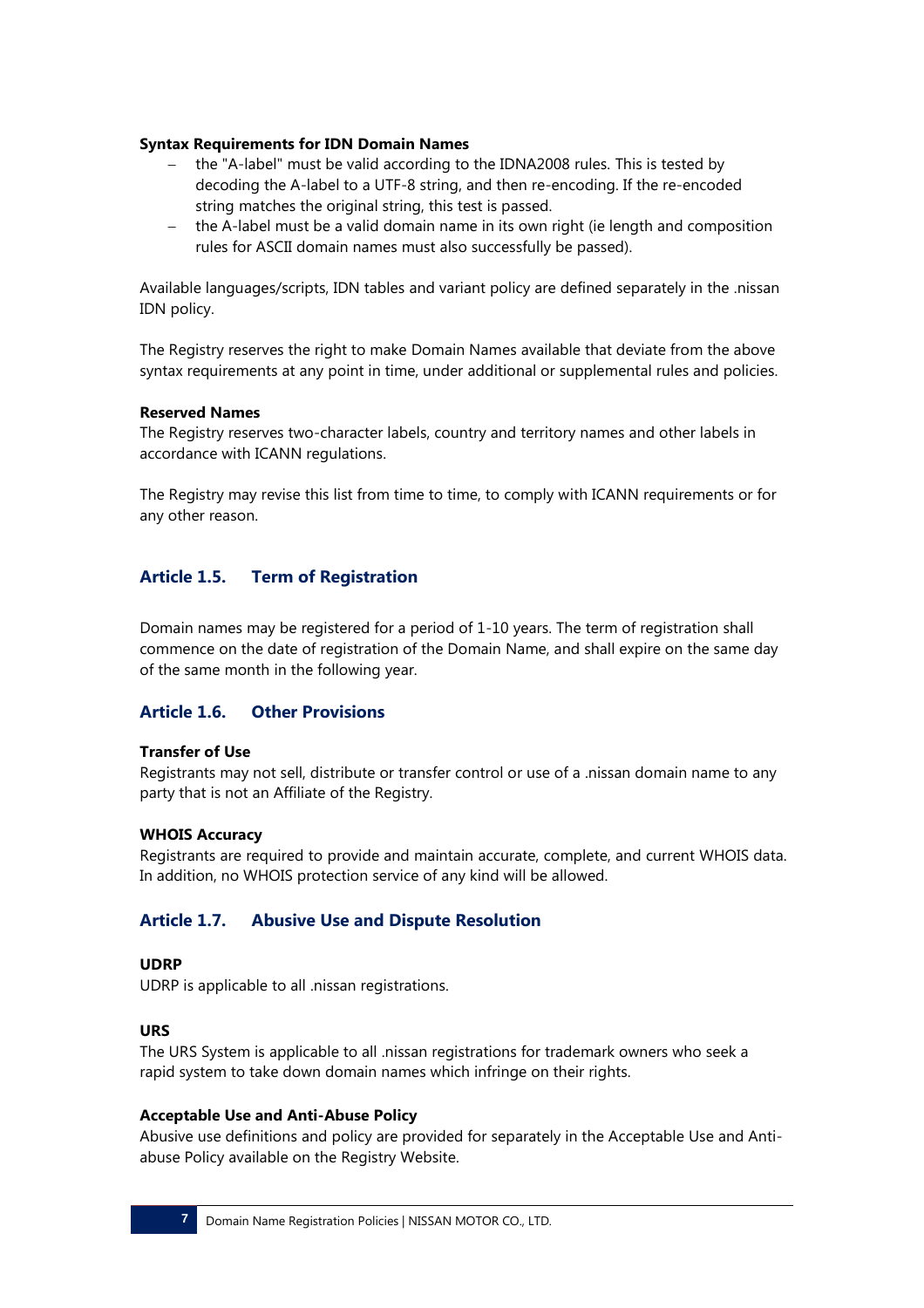# **Chapter 2. The Trademark Claims Notice Services**

# **2.1. Purpose and Principles**

The Trademark Claims Notice Service is a rights protection mechanism required by ICANN to support the protection of verified legal rights for Trademark holders.

During the first phase of the Trademark Claims Notice Services, registrars will display real-time notices to customers that attempt to register a domain name matching a Trademark Record verified by the Trademark Clearinghouse. If the Applicant proceeds to register the domain name, the Trademark Holder will receive notice of the registration.

The Trademark Claims Notice Services are facilitated by the Trademark Clearinghouse, a centralized database of trademark data used by all new gTLD registries.

## **2.2.Trademark Claims Notice Services**

During the first phase of the Trademark Claims Notice Services the (i) the Registrar will be required to provide notice to potential Domain Name Registrants if a domain they are seeking to register matches a Trademark Record verified by the Trademark Clearinghouse ("a Claims Notice") and (ii) The Trademark Clearinghouse will provide Notice of Registered Names ("NORNs") to Trademark holders if a Domain Name is registered that matches their Trademark Record. During the second phase of the Trademark Claims Notice Service only (ii) will be provided.

## **Term**

The Trademark Claims Notice Services for the first 90 days after launch of the TLD. The Registry may extend this phase at any time. At least 4 calendar days notice of any extension will be published on the Registry Website. The second phase of the Trademark Claims Notice Service will begin on the 91st day after launch and continue on an ongoing basis.

#### **Trademark Claims Notices**

When a potential Registrant attempts to register a domain name during the Trademark Claims period, the registrar is required to display a Claims Notice in real time at the time of registration. The Claims notice MUST be provided in English, and SHOULD be provided in the language of the registrar's registration agreement. The Claims Notice does not prohibit a domain name registration; however an affirmative confirmation from the potential registrant must be required.

## **Notice of Registered Names ("NORNs")**

During the Claims Notice period, the Trademark Clearinghouse will notify Trademark Holders if a Domain Name is registered that matches a Trademark Record in the Trademark Clearinghouse.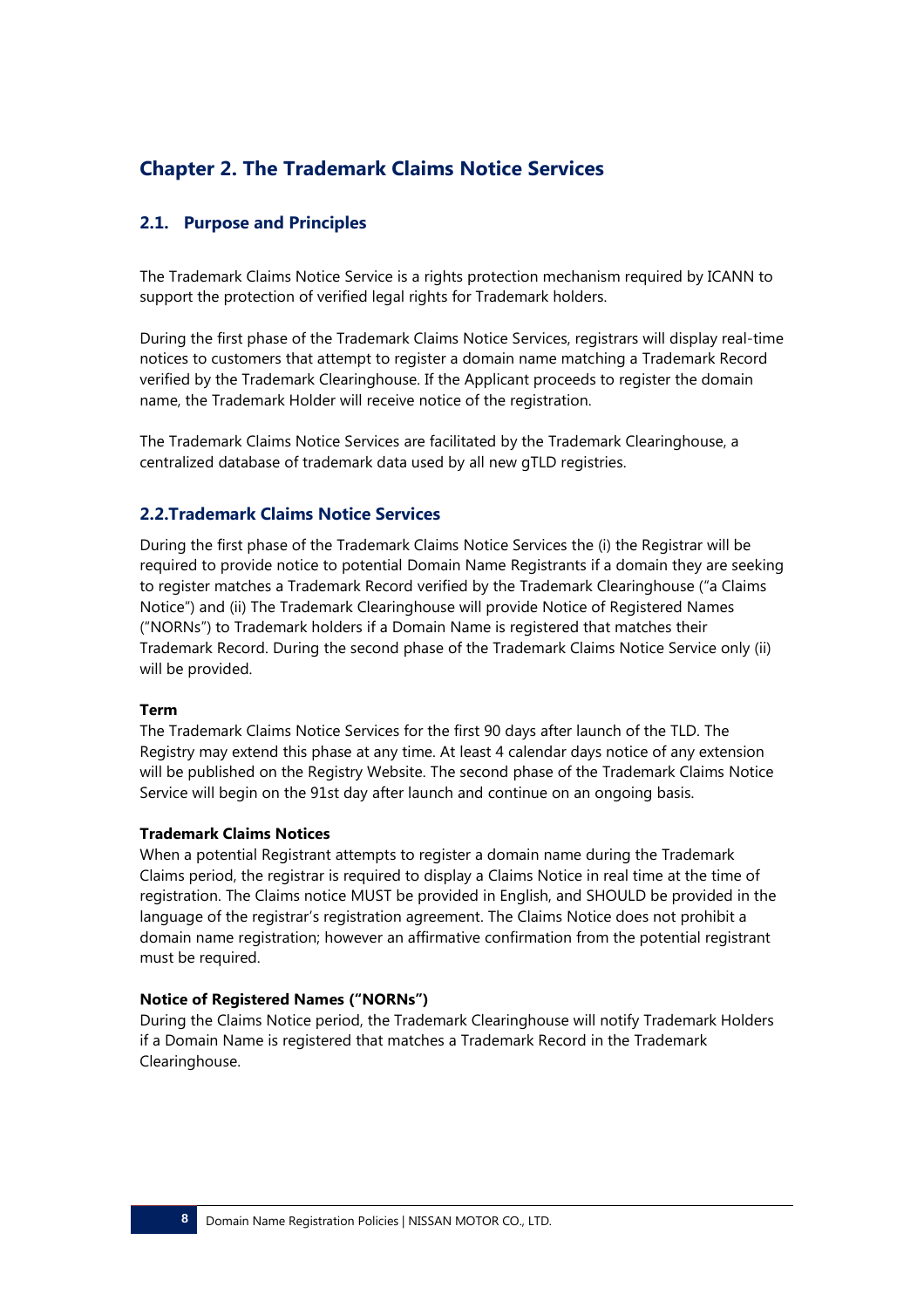# **Chapter 3. General Provisions**

# **3.1.Amendments**

The Registry may amend the provisions of this Policy from time to time, which amendments will take effect at the time they are published on the Registry Website, without prior notice to Accredited Registrars, Domain Name Holders and/or Applicants. The Registry may furthermore issue interpretative guidelines on the Registry Website regarding the terms and provisions of this Policy.

If any part of this Policy shall be found invalid or unenforceable for any reason, the remainder of this Policy shall be valid and enforceable as if such provision was not included therein.

There shall be substituted for any such provision a suitable provision that, as far as is legally possible, comes nearest to the sense and purpose of this Policy.

# **3.2.Liability**

To the extent allowed under governing law, the Registry shall only be liable in cases where willful misconduct or gross negligence is proven. In no event shall the Registry be held liable for any indirect, consequential or incidental damages or loss of profits, whether contractual, based on tort (including negligence) or otherwise arising, resulting from or related to the submission of an Application, the registration or use of a Domain Name or to the use of the Shared Registry System or Registry Website, even if they have been advised of the possibility of such loss or damages, including but not limited to decisions taken by the Registry to register or not to register a Domain Name.

To the extent allowed under applicable law, the Registry's aggregate liability for damages shall in any case be limited to the amounts paid by the Accredited Registrar to the Registry in relation to the Application concerned (excluding additional fees paid by the Applicant to the Accredited Registrar or reseller, and dispute resolution fees). The Applicant agrees that no greater or other damages may be claimed from the Registry (such as, but not limited to, any fees payable or paid by the Applicant in the context of any proceedings initiated against a decision by the Registry to register or not to register a Domain Name). The Applicant further agrees to submit to a binding arbitration for disputes arising from these Policies and related to the allocation of Domain Names.

Applicants and Domain Name Registrants shall hold the Registry harmless from claims filed or disputes initiated by third parties, and shall compensate the Registry for any costs or expenses incurred or damages for which they may be held liable as a result of third parties taking action against it on the grounds that the Applications for or the registration or use of the Domain Name by the Applicant infringes the rights of a third party.

For the purposes of this Article, the term "Registry" shall also refer to its shareholders, directors, employees, members, subcontractors, the Trademark Clearinghouse operator and its respective directors, agents and employees.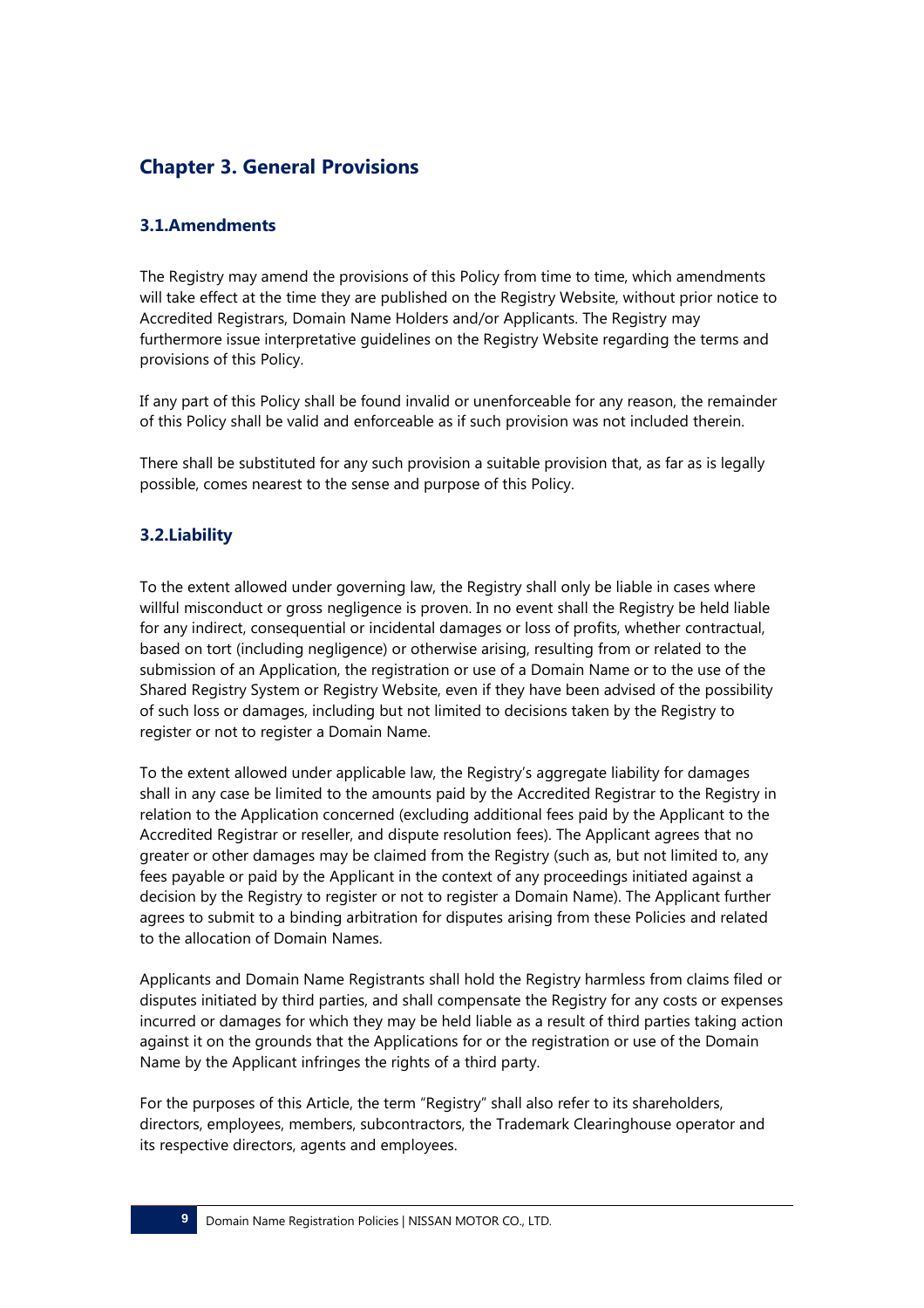The Registry, its directors, employees, contractors and agents are not a party to the agreement between an Accredited Registrar and its Applicants, its Domain Name Holders or any party acting in the name and/or on behalf of such Applicants or Domain Name Holders.

# **3.3.Representations and Warranties**

All Applicants, all Domain Name Registrants, and any party submitting a Domain Name registration request represents and warrants that:

- to its knowledge, the registration of the Domain Name mentioned in the Application or Domain Name Registration Request will not infringe upon or otherwise violate the rights of any third party;
- will not register a domain name for the purpose of distributing malware, abusively operating botnets, phishing, piracy, trademark or copyright infringement, fraudulent or deceptive practices, counterfeiting or otherwise engaging in activity contrary to applicable laws or regulations; and
- it will keep the WHOIS information related to the Domain Name accurate and up-todate at all times.
- it shall participate in good faith in any proceedings described in the .nissan Abusive Use and Dispute Resolution Policy commenced by or against the Applicant.

The Accredited Registrar must ensure that Applicants and Domain Name Holders expressly acknowledge and accept that the Registry reserves the right to deny, cancel or transfer any registration or transaction, or place any domain name(s) on registry lock, hold or similar status, that it deems necessary, in its discretion:

- that does not contain complete and accurate information as described in these Policies, or is not in compliance with any other provision of these Policies; or
- $-$  to protect the integrity and stability of the registry; or
- to comply with any applicable laws, government rules or requirements, requests of law enforcement, or any dispute resolution process; or
- to avoid any liability, civil or criminal, on the part of Registry, as well as its affiliates, subsidiaries, officers, directors, and employees; or
- following the outcome of a Dispute Resolution proceeding.

The Registry shall be entitled to suspend or revoke any Domain Name in case of noncompliance or violation of these Policies, and in particular these representations and warranties.

## **Article 3.4. Notices**

All notices (to be) given by the Registry hereunder shall be given in writing at the email address of the Domain Name Holder, as provided to the Registry in Article 1 above. All notices to be given to the Registry shall be deemed to have been properly given (i) in paper form, when delivered in person or via courier service with confirmation of receipt and (ii) by electronic mail, upon confirmation of receipt by the Registry's email server.